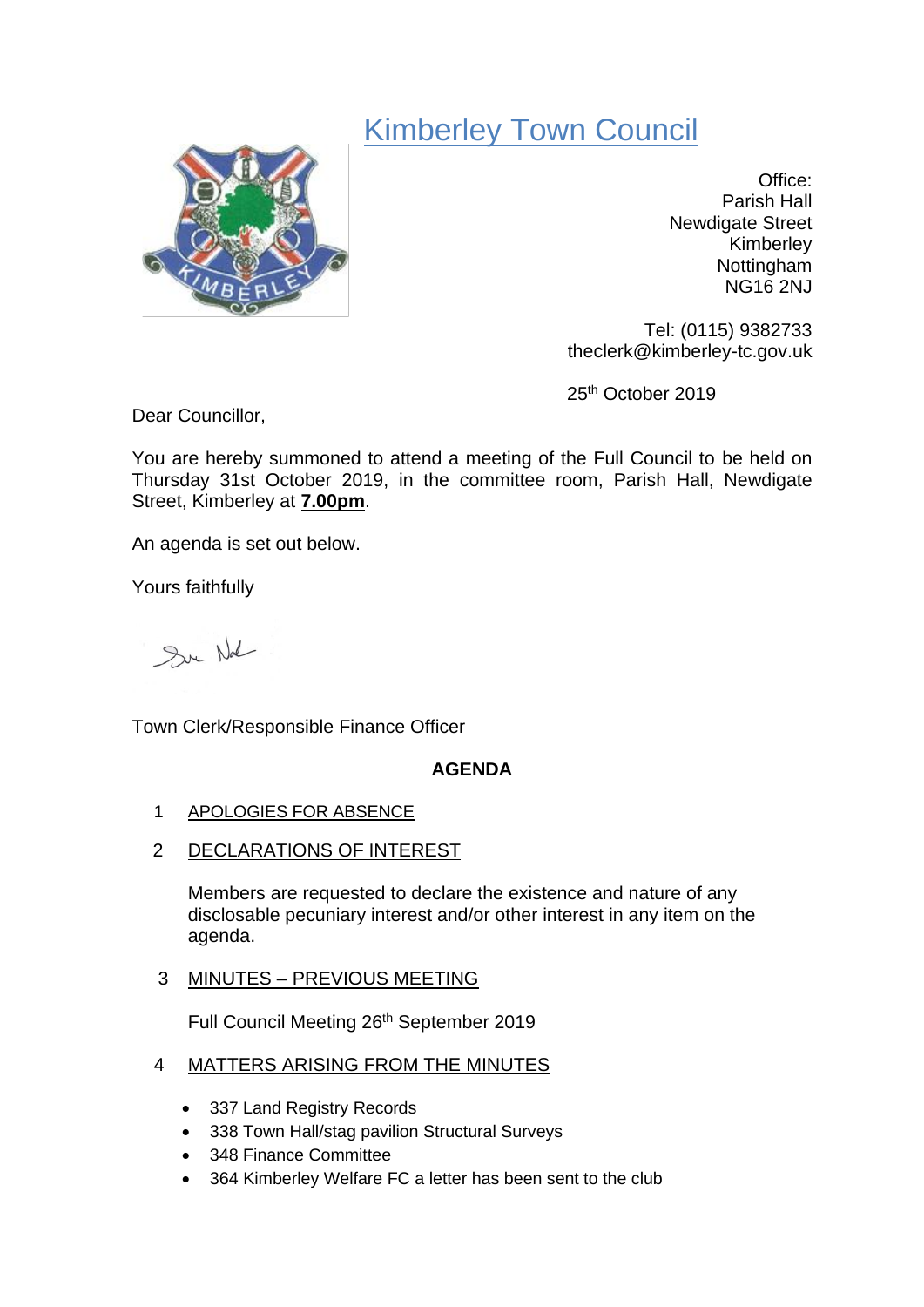# 5 BOROUGH AND COUNTY COUNCILORS REPORTS

County Councillor Owen apologizes, on holiday his written report attached

- 6 PUBLIC QUESTION TIME
- 7 PLANNING APPLICATIONS
- 8 BABBINGTON VILLAGE FIRE HAZARD
- 9 STAG RECREATION PAVILLION PLANS update
- 10 STAG GROUND BARRIER REPAIR
- 11 PRECINCT CCTV/PARKING CHARGES
- 12 PARISH HALL PLANS update
- 13 AIR CONDITIONING/CCTV AT THE CHAPEL awaiting planning permission
- 14 NOTICE BOARD REPORT
- 15 SCHOOL HOUSE GROUND FLOOR FLAT

An advert has been placed in the Eastwood & Kimberley Advertiser at a cost of 27.90 plus VAT

- 16 PAYMENTS
- 17 CORRESPONDENCE Kimberley Miners Welfare Football Club – request for a club licence.
- 18 COMMITTEE MEMBERSHIP APPOINTMENT OF COMMITTEE MEMBERSHIP
- 19 GRANT REQUEST Kimberley Play day
- 20 CLERKS REPORT

Stag footpath restricting barriers Millfield Allotment empty plots – 3B vacant. Millfield Allotments – overgrown trees, Holly Tree plots5/6 trimmed consider removal. Also large tree on plot 17 Knowle Park Play Equipment - work complete and the area is open Items for the next budget meeting (21 Nov) ideas for earmarked Reserves Millfield